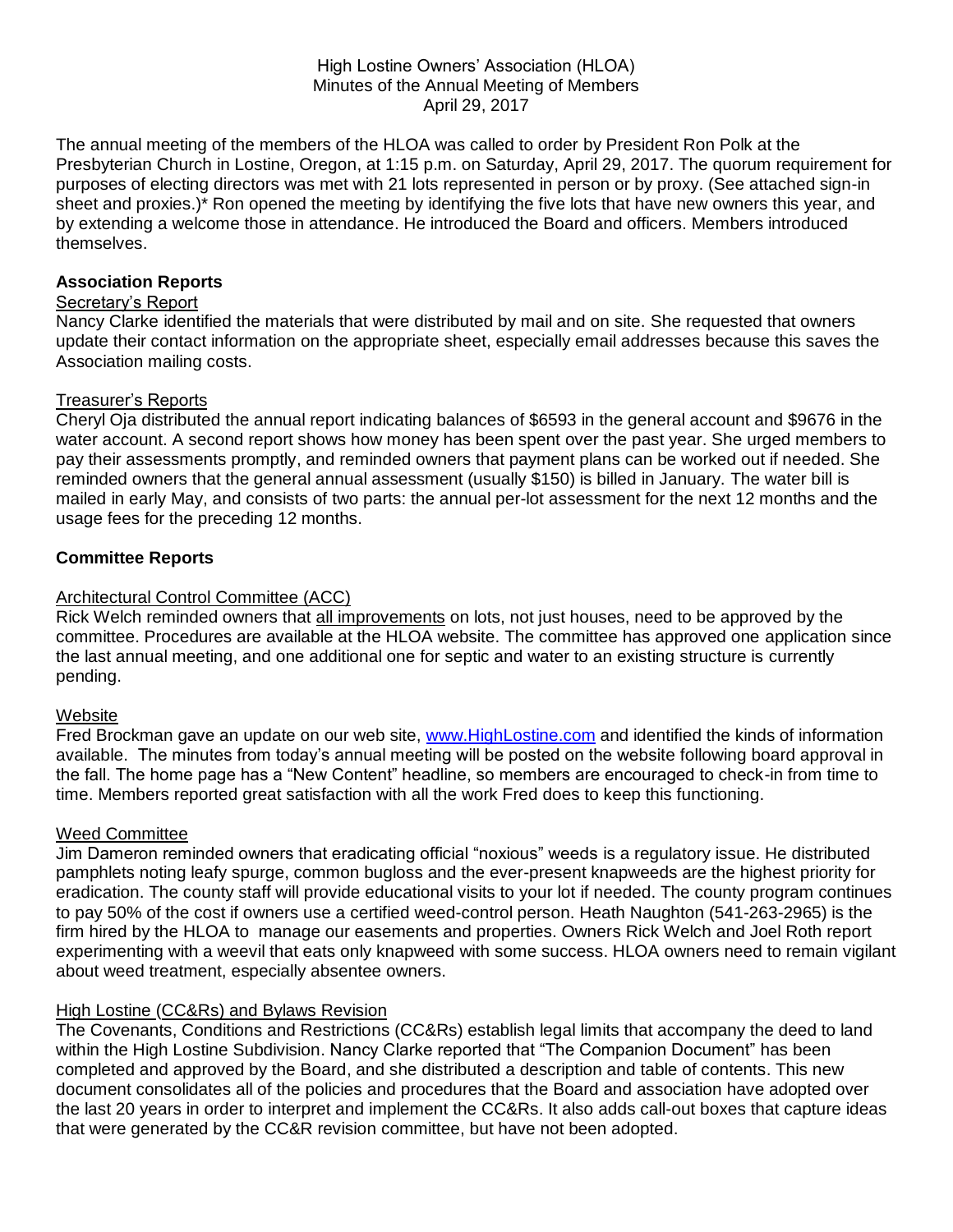The document will be distributed electronically to members along with a survey asking for input about future uses of the document. She requested volunteer help if anyone has skills regarding web delivery of documents and electronic surveys.

#### Water System Liaisons

The Water System Liaisons (Bobbie and Gaye Behnke) oversee our water sampling plan, making sure that quarterly and annual samples are drawn, packaged and shipped within 24 hours to the regional lab. Bobbie reported that we had a positive coliform report this year, which required many additional tests and expenses in order to comply with state regulations, even though no pathogens were ever identified. We learned a lot in the process about what to do if pathogens ever ARE identified. The liaisons also keep the registry of the number of HLOA water connections, which determines when we will be required to switch to stiffer federal standards (>14 connections or serving >24 people year round.) Bobbie and Gaye strongly encourage some new owners to get trained and become back-ups for this important function.

Bobbie emphatically thanked all the members of the water committee for the extensive time they contribute to planning and maintaining the system, especially responding to this newly identified problem.

#### Water Committee

Ron reminded members that we have increased the amount that HLOA charges for water, but it is still a bargain relative to "town," and that the Board and Committee are being thoroughly accountable to the membership about where the funds are going. Fred Brockman provided extensive financial and operational reports regarding our water system. Highlights include:

Volunteers. The water committee, including Dick Bull, George Oja, Matt Walker, and the Liaisons Bobbie and Gaye, have put in many dozens of hours this year, and need more volunteer help. A fulltime resident is especially critical to help with sampling. **Please volunteer!**

Financial performance. Our ability to plan and track expenses is greatly improved. The biggest and most important system improvement this year was getting the electrical system installed. This year we made good progress toward building our capital reserve, though this was partly accomplished by postponing two of the planned improvements. Expenses were higher in operations because of the water sample problem and extra testing reported before by Bobbie.

Coliform count. The cause of the coliform positive result that prompted all the retesting was likely that we are not turning over the water frequently enough. Keeping the tank less full improves turnover, but leaves us vulnerable to fire fighting needs. Improvements were made in the telemetry, electrical line and radio. George noted that Fred's computer modeling has been tremendous help for understanding and mitigating the problem.

30 year water system plan. Major progress on this plan has been made. The \$2000 spent for a LaGrande engineer was extremely helpful. Our current asset is worth about \$350,000. The Report is available if people want to see it. The Engineer said, "I wish all the small owner water systems were as diligent as HLOA. You are smart to be ahead of the game."

New Tank. This need is becoming more urgent. The Committee has examined how much water we would need for three different types of fire. A second tank of 10,000 gallons would provide better drinking water turnover and better fire suppression options. The Board agreed to earmark \$7000 for pursuing this concept and authorized the committee to pursue the government surplus program for a used tank.

Budget for next year. The Board approved the 12 month \$18,000 budget for the coming water year. This will keep the rates the same as last year (\$350 base plus \$7/1000 gallons.) It plans for the two delayed projects, installing meter setters anytime we are in a box to reduce stress on pipes, and a pump saver because the pump is running longer. We haven't had huge emergencies lately which is a relief. Every year the positive balance in the water budget is being earmarked for the long-term capital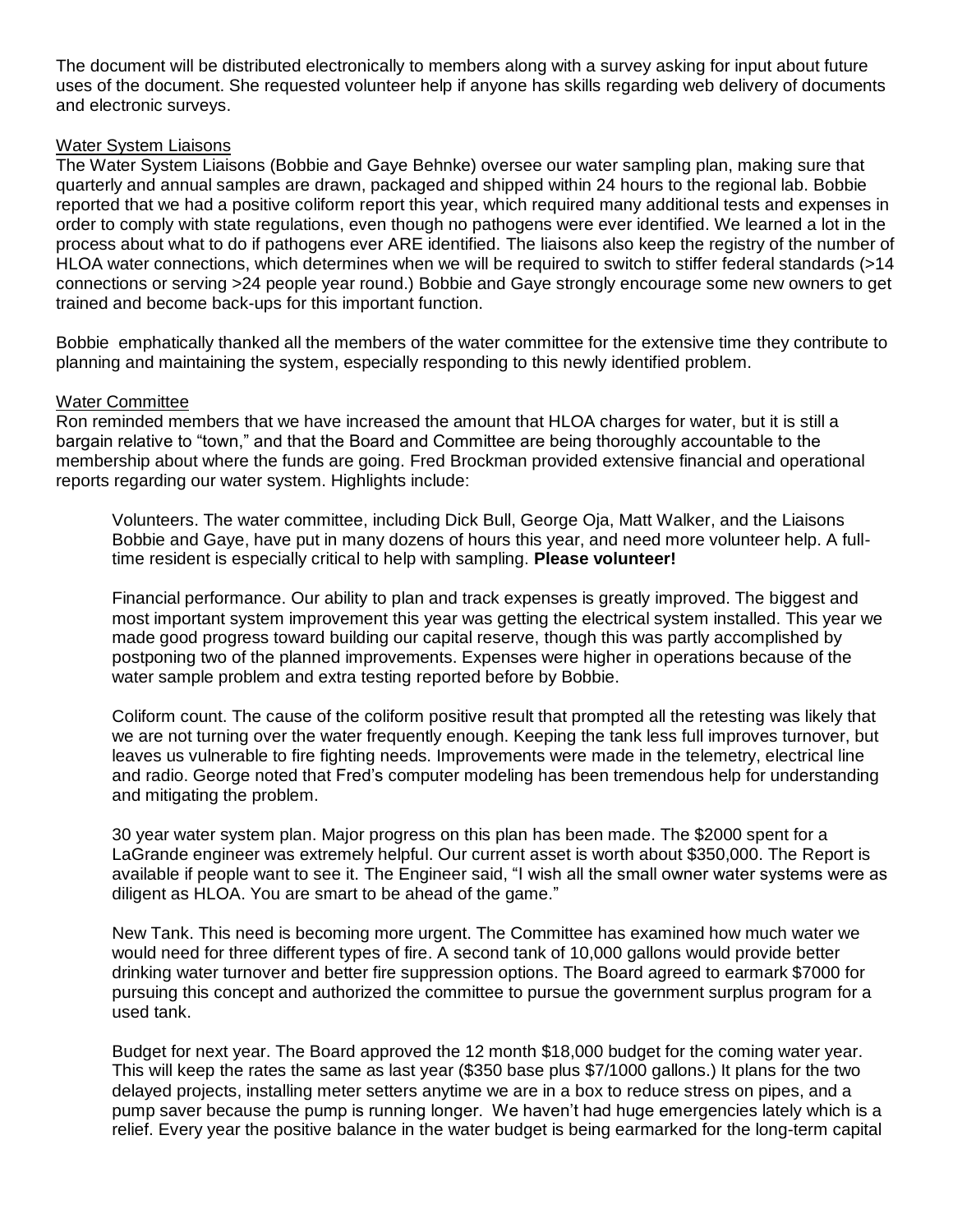investments reserve fund. This budget also adds a "cushion" which is helpful for managing short term finances. It would be carried forward if not spent.

Operations manual. This was updated based on what we learned from our chlorination experience. Copies are filed with committee members and secretary. **IF YOU SEE THE RED FLASHING LIGHT AT THE WELL HOUSE OR YOU RUN OUT OF WATER CONTACT SOMEONE ON THE WATER COMMITTEE IMMEDIATELY.** 

Reminders:

- The 200 gallon tank for temporary use in emergencies is in Ron's garage.
- **Barrels for fire fighting equipment: code is 2011. Instructions under the lid**

Fire. The Water Committee has identified important fire issues outside of the water committee's expertise, and recommends that responsibility for fire issues be assigned to a new committee. Specifically the County Fire Protection Plan designates the area west of the development as an "extreme" fire risk that would be fought by ODF. Planning is underway for improving cooperation and preparation. We need to make decisions regarding our commonly-held 35 acres which runs approximately one-half mile along the west edge of the development. A 25% subsidy likely will be available for fuels reduction, but the expense for the remaining 75% will be quite high. An unknown amount of the timber may be harvestable. All owners, but especially those on neighboring lots, will be affected. The committee should also investigate obtaining sprinkler kits.

#### Tamarack Lane Maintenance

Mickey McClendon has recommended, and the Board has agreed, that a new committee should be organized for coordinating snow removal. The group will be charged to identify ways to keep the road safe for winter use while also keeping costs to the association as low as reasonable. Volunteers are an important resource, if they are trained, and not everyone has the same kind of vehicles or schedules. The group will make recommendations to the Board at its fall meeting. Anyone interested should contact Mickey.

#### **New Business**

#### Notification of Board actions after April 30, 2016

Ron directed members to the document that summarizes actions that the Board of Directors has taken since the last report was given to the owners. This summary is not the official minutes, but helps to apprise members of the actions that have been taken on their behalf by the Board. He is happy to provide more detail to anyone interested.

#### Election to Replace One Expiring Term on the Board of Directors

Two Board members, Ron Polk and Jan Bird, have completed their three-year terms of service. In addition one board member, Kelly McDonald, has moved, leaving one year of her term vacant. The Board decided to open this position to membership election as well, rather than appoint someone to the vacancy. Ron opened the floor to nominations. Jan reported how much she has learned through her experience, and encouraged others to volunteer for this very important function. She will step down, and was thanked profusely for her service, as were all the officers of the past year.

Bobbie Bull nominated Ron Polk, who indicated willingness to serve an additional term. George Oja nominated Rick Welch for a full term. With some cajoling, Dick Bull indicated willingness to complete the last year of Kelly's term. With no additional nominations the slate was approved unanimously by the owners.

The Board will meet immediately after this meeting to elect officers.

#### Nominations for Committees/Officers from the Floor

All members are encouraged to volunteer for committee work. New volunteers: Bob Jenson agreed to serve on the water committee. Gary Willis and Paul Wecks are offering fire expertise, including fuels reduction planning. Cheryl will help with the new policies needed regarding a reserve account. Mickey MacClendon will chair the Tamarack Road Maintenance Committee.